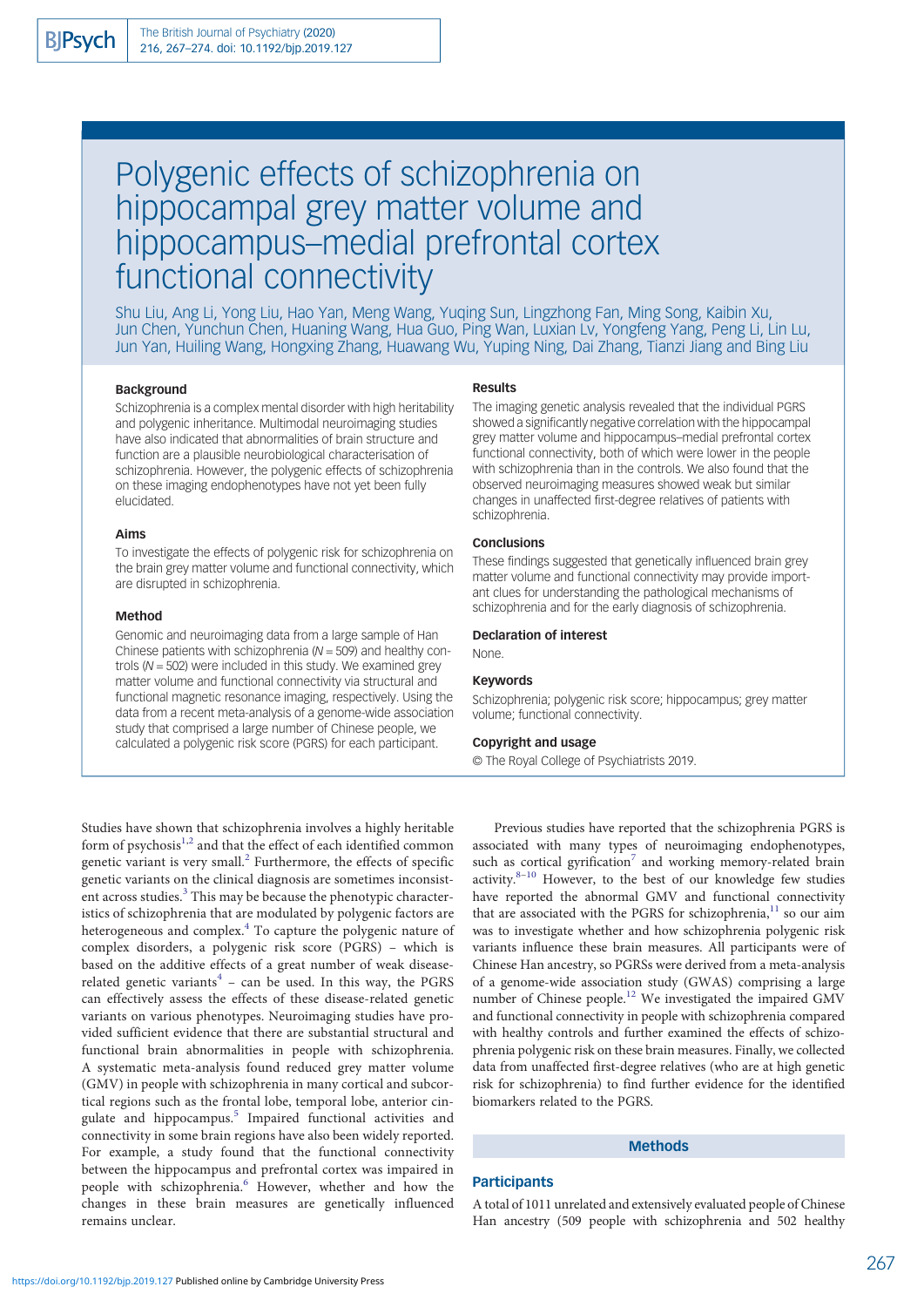<span id="page-1-0"></span>

| Demographic and clinical characteristics<br>Table 1                                                                                                                                                      |                                   |                                     |            |         |
|----------------------------------------------------------------------------------------------------------------------------------------------------------------------------------------------------------|-----------------------------------|-------------------------------------|------------|---------|
|                                                                                                                                                                                                          | Schizophrenia group ( $n = 509$ ) | Healthy control group ( $n = 502$ ) | $t/\chi^2$ |         |
| Age, mean (s.d.)                                                                                                                                                                                         | 27.78 (6.48)                      | 27.69 (5.91)                        | 0.233      | 0.816   |
| Gender, male/female (% females)                                                                                                                                                                          | 275/234 (46.0)                    | 255/247 (49.2)                      | 1.058      | 0.304   |
| SDMT, mean (s.d.)                                                                                                                                                                                        | 40.73 (14.62)                     | 64.65 (12.73)                       | $-27.562$  | < 0.001 |
| Forward-DS, mean (s.d.)                                                                                                                                                                                  | 7.67 (1.69)                       | 8.64 (1.45)                         | $-9.725$   | < 0.001 |
| Backward-DS, mean (s.d.)                                                                                                                                                                                 | 4.72 (1.80)                       | 6.27(1.93)                          | $-13.051$  | < 0.001 |
| PANSS positive score, mean (s.d.)                                                                                                                                                                        | 24.26 (4.00)                      |                                     |            |         |
| PANSS negative score, mean (s.d.)                                                                                                                                                                        | 20.39 (6.20)                      |                                     |            |         |
| PANSS general score, mean (s.d.)                                                                                                                                                                         | 39.63 (7.29)                      |                                     |            |         |
| PANSS total score, mean (s.d.)                                                                                                                                                                           | 84.28 (12.57)                     |                                     |            |         |
| CPZ-eg (mg/day) <sup>a</sup> , mean (s.d.)                                                                                                                                                               | 406 (200.64)                      |                                     |            |         |
| Values are means (s.d.) if nothing else is specified. All group comparisons were made with t-test except for gender (x <sup>2</sup> ). SDMT, Symbol Digital Modalities Test; forward-DS, Forward Digital |                                   |                                     |            |         |

Values are means (s.d.) if nothing else is specified. All group comparisons were made with *t-*test except for gender (x<sup>2</sup>). SDMT, Sy<br>Span; backward-DS, Backward Digital Span; PANSS, Positive and Negative Syndrome Scale;

controls) with both high-quality genetic and structural magnetic resonance imaging (MRI) neuroimaging data were included in this study (Table 1). They were recruited from six hospitals (Peking University Sixth Hospital, Beijing Huilongguan Hospital, Xijing Hospital, Henan Mental Hospital, Renmin Hospital of Wuhan University and Zhumadian Psychiatric Hospital). In accordance with the DSM-IV (1994) criteria for schizophrenia, all the people with schizophrenia were diagnosed consistently by two veteran senior psychiatrists using the Structured Clinical Interview for DSM-IV-TR Axis I Disorders (SCID-I, patient edition). In the Positive and Negative Syndrome Scale (PANSS) test, the total scores of all the people with schizophrenia were higher than 60, and the scores in at least 3 positive items were higher than 4. The exclusion criteria for the patients included: other psychiatric and cognitive disorders at the time of the study or by history; severe physical diseases, such as diabetes, thyroid diseases, hypertension or cardiac diseases; a history of epilepsy; a DSM-IV diagnosis of alcohol or drug dependence; electroconvulsive therapy within the past 6 months; a suicide attempt or symptoms of severe excitement and agitation; and being pregnant or breastfeeding. Healthy controls were also carefully screened by the SCID-I, non-patient edition. Furthermore, the healthy participants were also excluded if they or their first- or second-degree relatives had ever been diagnosed with any psychiatric disorders. After receiving a complete description of the study, all the participants and/or their legal guardians provided written informed consent. The project was approved by the Medical Research Ethics Committee of Peking University Sixth Hospital (number 2010052). The Chinese revision of the Wechsler Adult Intelligence Scale test, including the Symbol Digital Modalities Test (SDMT), Forward Digital Span (forward-DS) and Backward Digital Span (backward-DS) tests (Table 1), was also used to assess the cognitive ability of both the people with schizophrenia and the healthy controls.

To further explore the clinical significance of the endophenotypes we found, we also recruited 95 unaffected first-degree relatives (39 males, mean age 34.72 ± 9.57, age range 18.17–59.75) of the participants with schizophrenia and collected genomic and imaging data. Apart from being a first-degree relative of a person diagnosed with schizophrenia, the other inclusion and exclusion criteria were the same as those of the healthy controls.

# Genotype processing

We used the EZgene Blood gDNA Miniprep Kit to extract genomic DNA from the whole blood of each participant and carried out whole-genome genotyping on Illumina Human OmniZhongHua-8 BeadChips. We then performed the genotype quality control on the Linux system using PLINK version  $1.0.7$ .<sup>13</sup> First, we removed the individuals whose missing genotype rates were greater than 0.05. We then used the pairwise identity by descent estimate to identify individuals who could possibly be related. For pairs of individuals who had more similar genotypes than we would have expected by chance in a random sample, we removed the one with the greater missing rate. Next, we used single nucleotide polymorphism (SNP)-level filtering to remove SNPs with missing genotype rates greater than 0.05, a minor allele frequency less than 0.01 and a significant departure from Hardy–Weinberg equilibrium ( $P <$ 0.001). To avoid the confounding effects of population stratifica-tion,<sup>[8](#page-6-0)</sup> we performed a principal component analysis on the Linux system by using EIGENSTRAT  $5.0.2^{14,15}$  $5.0.2^{14,15}$  $5.0.2^{14,15}$  $5.0.2^{14,15}$  $5.0.2^{14,15}$  on a linkage disequilibrium pruned set of autosomal SNPs. This set was obtained by carrying out linkage disequilibrium pruning with PLINK ( $r^2$  < 0.05) and removing five long-range linkage disequilibrium regions with the HapMap phase 3 reference data-set.<sup>[16](#page-6-0)</sup> After getting 10 principal components we excluded the outliers of the samples with >6 s.d. Ungenotyped SNPs were imputed on the Linux system using SHAPEIT version 2  $(r790)^{17}$  $(r790)^{17}$  $(r790)^{17}$  and IMPUTE2<sup>[18](#page-6-0)</sup> with the 1000 Genomes Phase 1 reference data-set. Further analyses focused on autosomal SNPs with imputation quality scores greater than 0.8.

#### Computation of PGRS

The PGRS for schizophrenia was created using the 'score' utility in PLINK. The PGRS computation method was developed by Purcell and colleagues, $4$  as described in full detail in Walton and colleagues.[10](#page-6-0) The PGRS for each participant was calculated by summing the number of risk alleles weighted by the strength of the association of each SNP with schizophrenia. The strength of the association for each SNP was measured by the risk allele effect size (natural log of the odds ratio) reported by the meta-analysis of the GWAS comprising a large number of Chinese individuals.<sup>12</sup> The participants included in our study were obviously independent of the participants from the meta-analysis. Overall, 17 PGRSs for each participant were obtained with the following different SNP inclusion thresholds:  $P_T < 0.5$ ,  $P_T$  $< 0.4, P_T < 0.3, P_T < 0.2, P_T < 0.1, P_T < 0.05, P_T < 0.01, P_T < 0.005, P_T$  $< 0.001, P_T < 5 \times 10^{-4}, P_T < 1 \times 10^{-4}, P_T < 1 \times 10^{-5}, P_T < 1 \times 10^{-6}$  $P_{\rm T}$  < 1 × 10<sup>-7</sup>,  $P_{\rm T}$  < 1 × 10<sup>-8</sup>,  $P_{\rm T}$  < 1 × 10<sup>-9</sup> and  $P_{\rm T}$  < 1 × 10<sup>-10</sup>.

# Image acquisition

Participants were scanned on eight 3.0 Tesla Magnetic Resonance Scanners. Specifically, four sites used Siemens Trim 3T scanners and the other four sites used GE SIGNA 3T scanners. No hardware or system upgrade was carried out on any of the scanners during the scanning period. A high-resolution, three-dimensional, T1 weighted brain volume (BRAVO) MRI sequence was performed using a protocol with a matrix size of  $256 \times 256$ , resolution of  $1 \times 1$  mm<sup>2</sup>, inversion time of 1100 ms and slice thickness of 1 mm. A total of 192 sagittal slices were acquired on the Siemens scanners and 188 sagittal slices on the GE scanners. A total of 820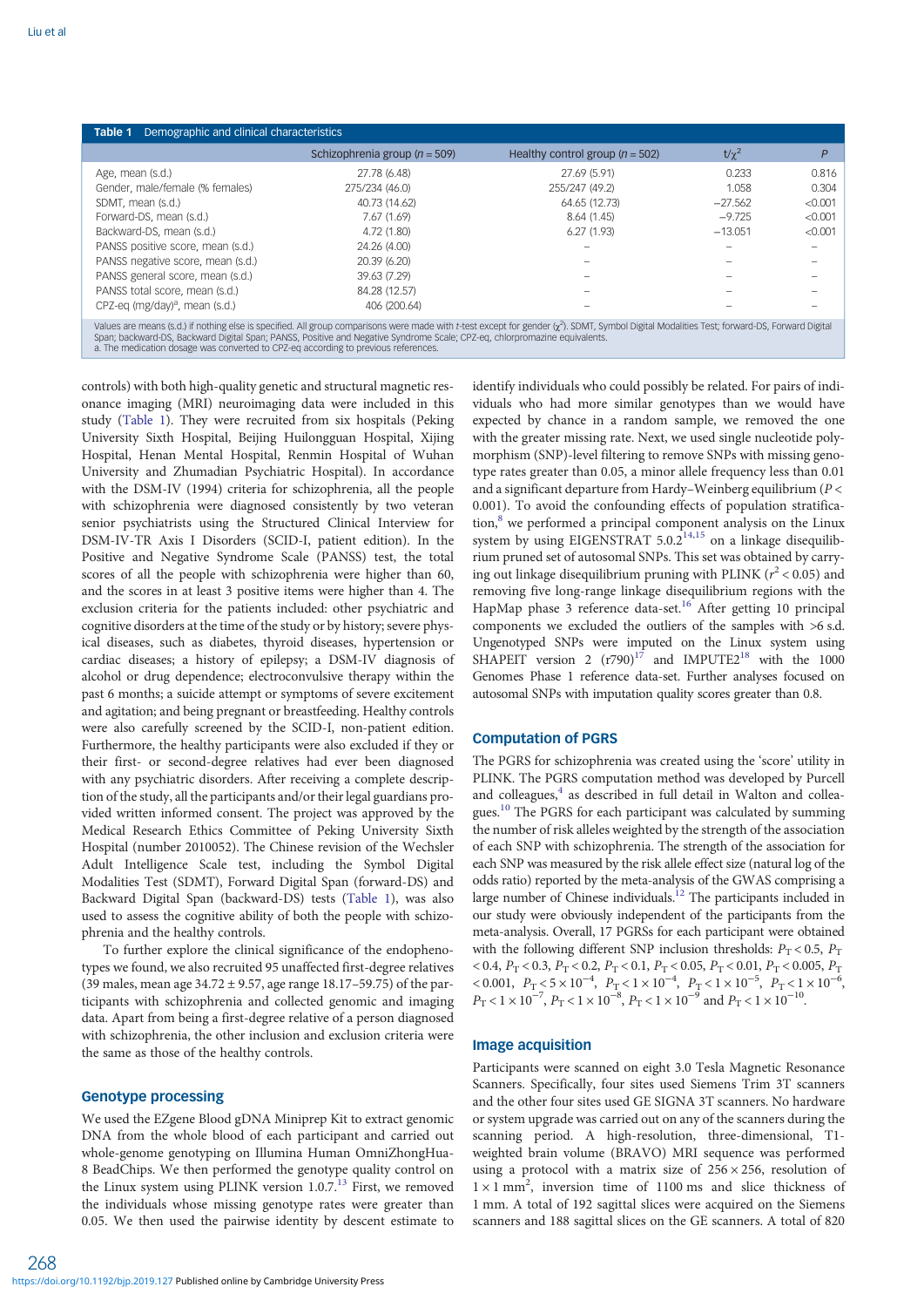<span id="page-2-0"></span>

Fig. 1 Association between the schizophrenia polygenic risk score (PGRS) and impaired grey matter volume (GMV). (a) A two-sample t-test of the GMV between schizophrenia and healthy control groups with AlphaSim correction (single voxel P < 0.005, the corrected threshold P < 0.05 and cluster size threshold >161 voxels), the negative t-value representing the GMV of this region was significantly decreased in people with schizophrenia. (b) Multiple regression analysis testing the association between PGRS and disrupted GMV with AlphaSim correction (single voxel  $P < 0.005$ , the corrected threshold  $P < 0.05$  and cluster size threshold >132 voxels).

of the original participants, including 409 people with schizophrenia (209 males, mean age 27.78 ± 6.54, age range 17.50–45.41) and 411 healthy controls (197 males, mean age  $27.88 \pm 6.00$ , age range 17.75–44.58) had sufficient resting-state functional imaging data and were thus included for further imaging analyses. Resting-state functional imaging was performed using a single-shot, gradientecho, echo-planar imaging (EPI) sequence that was sensitive to blood oxygen level-dependent contrast with the following parameters: repetition time 2000 ms, echo time 30 ms, flip angle 90°, matrix size  $64 \times 64$ , resolution of axial slice  $3.4375 \times 3.4375$  mm<sup>2</sup>, slice thickness 4 mm, gap between slices 0.6 mm. Only participants from one site had a 6-minute scan (180 time points), whereas the participants from the other sites had an 8-minute scan (240 time points).

# Image processing

During the calculation of the voxel-based morphometry (VBM), T1 images were processed using MATLAB for Windows with SPM8 ([https://www.fil.ion.ucl.ac.uk/spm/software/spm8/\)](https://www.fil.ion.ucl.ac.uk/spm/software/spm8/) implemented in the VBM Toolbox 8 [\(http://dbm.neuro.uni-jena.de/vbm/](http://dbm.neuro.uni-jena.de/vbm/)). Except for applying the affine regularisation according to the International Consortium for Brain Mapping template for East Asian brains, we mainly applied standard routines and default parameters. The T1 images were finally segmented into grey matter, white matter and cerebrospinal fluid and then the grey matter images were smoothed with a 6 mm full width at half maximum isotropic Gaussian kernel.

The data-set was screened for artefacts, head motion (translation >3 mm or degree >3°), registration and normalisation quality. We discarded the first 10 time points of the EPI images. The preprocessing steps of the EPI images included: (a) slice timing correction; (b) head motion correction; (c) rigid-body registration of the T1 image to the EPI mean image; (d) spatial normalization of EPI images to Montreal Neurological Institute (MNI) standard space by using the T1 image and subsequent resampling to  $3 \times 3 \times 3$  mm<sup>3</sup>; (f) removing the noise from whole brain signals,

head motions and linear trends; and (g) smoothing with a 6 mm Gaussian kernel. All the processes were performed using a MATLAB-based pipeline toolbox BRANT for Windows [\(https://](https://github.com/kbxu/brant) [github.com/kbxu/brant](https://github.com/kbxu/brant)) in which slice timing, realign, co-register, normalise and smooth are functions called from SPM.

For the preprocessed EPI images, the voxel-wise functional connectivity to the whole brain from a specific region of interest was also computed with the BRANT toolbox. The functional connectivity map for each individual was obtained by computing the Pearson's correlation coefficient between the average time series in the region of interest and all voxels in the brain.

# Statistical analysis

We performed a voxel-wise, two-sample t-test to measure the difference in the GMV between the people with schizophrenia and healthy controls across the whole brain, including age, gender and sites as covariates. Because the participants were from the same population, we did not include the principal components from population stratification as covariates. We focused on whether the impaired GMV was influenced by polygenic risk for schizophrenia, so we defined the regions that were significantly different between the two groups as a mask and then used a voxel-wise multiple regression model to investigate the association between the schizophrenia PGRS and the GMV. Age, gender, sites and diagnosis were again added as covariates. Next, the observed region was extracted and defined as the region of interest and the functional connectivity from the region of interest to the whole brain was computed. Similar statistical methods were applied to the functional connectivity analysis, including a two-sample t-test and a multiple regression model. We used SPM to complete the above analyses, and the multiple comparisons were corrected by the AlphaSim method using the Resting-State fMRI Data Analysis Toolkit for Windows (REST; <http://restfmri.net/forum>). Finally, a Pearson's correlation analysis was performed to test the association of the PANSS scores with the PGRS-related GMV and functional connectivity in the people with schizophrenia with age, gender and sites as covariates.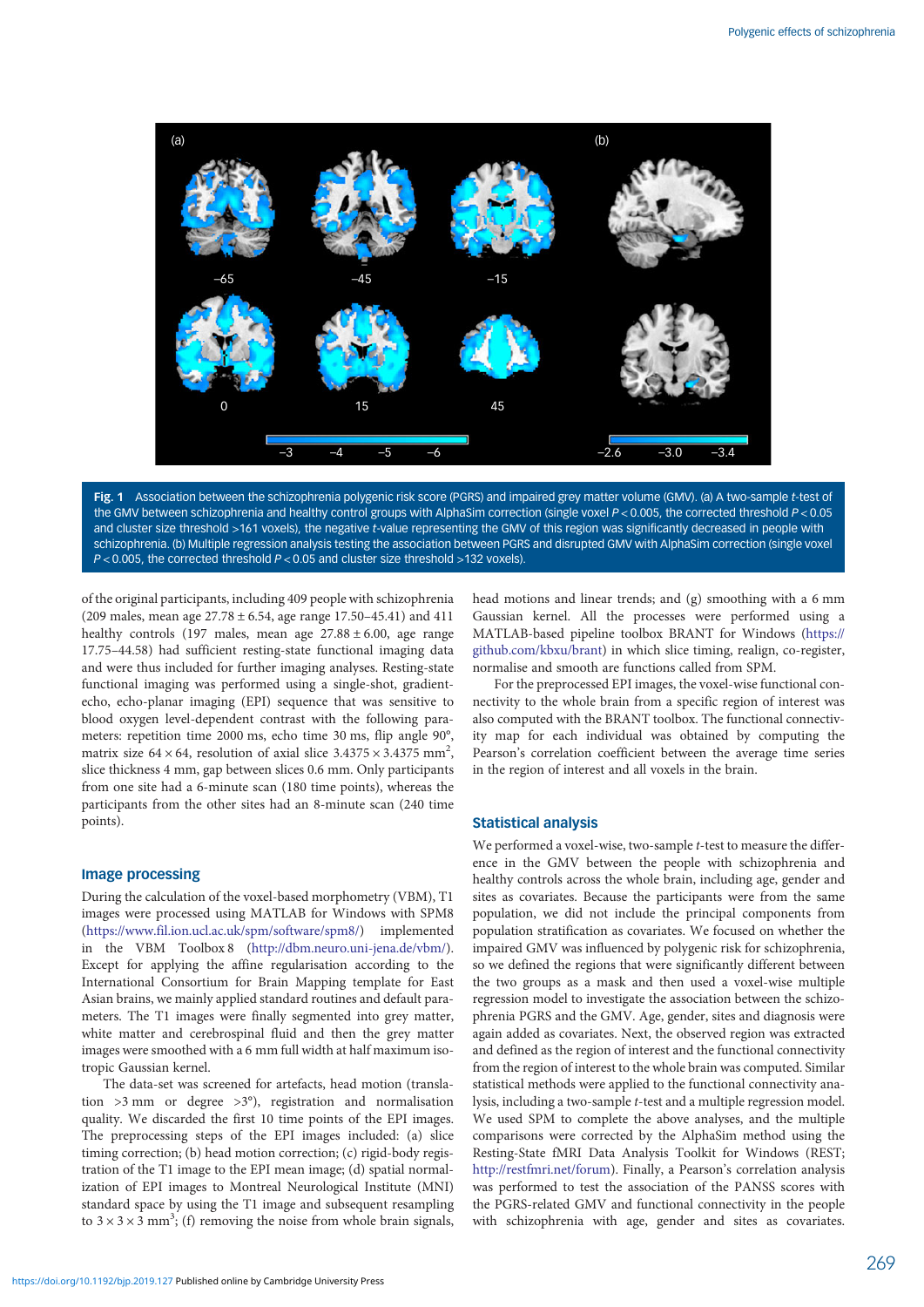<span id="page-3-0"></span>

Fig. 2 Association between the schizophrenia polygenic risk score (PGRS) and disrupted functional connectivity. (a) Mean graph of the functional connectivity between the hippocampus and the whole brain in people with schizophrenia. (b) Mean graph of the functional connectivity between the hippocampus and the whole brain in the healthy control group. (c) Two-sample t-test results for the functional connectivity in the schizophrenia and healthy control groups with AlphaSim correction (single voxel P < 0.005, corrected threshold P < 0.05 and cluster size threshold >21 voxels), the negative t-value representing the functional connectivity was decreased in the people with schizophrenia and increased in the healthy controls. (d) Multiple regression analysis testing the association between the PGRS and the disrupted functional connectivity with AlphaSim correction (single voxel P < 0.01, the corrected threshold P < 0.05 and cluster size threshold >56 voxels). L, left; R, right.

Similarly, as with all the samples (schizophrenia group and healthy control group combined), we obtained the Pearson's correlation of the PGRS-related GMV and functional connectivity with the cognitive abilities, using age, gender, sites and diagnosis as covariates.

# **Results**

# PGRS differences between people with schizophrenia and healthy controls

The participants included 509 people with schizophrenia (275 males, mean age 27.78 ± 6.48, age range 17.50–45.41) and 502 healthy controls (255 males, mean age  $27.69 \pm 5.91$ , age range 17.75–44.58) ([Table 1](#page-1-0)). We compared 17 PGRSs between the schizophrenia group and the healthy control group and found that the PGRS in the people with schizophrenia was significantly higher than that in the healthy controls under each threshold. In addition, the PGRS that was computed with a threshold of 0.1 showed the most significant difference between these two groups (Supplementary Fig. 1 available at <https://doi.org/10.1192/bjp.2019.127> and [Table 1](#page-1-0)). Therefore, this PGRS was then used in the rest of the analyses

because it best explained the difference in genetic architecture between the patients and the controls.

# Association between the schizophrenia PGRS and disrupted GMV

We first investigated the difference in GMV between the people with schizophrenia and the healthy controls. We found decreased GMV in many brain regions, including the thalamus, frontal lobe, cingulate cortex, basal ganglia and hippocampus [\(Fig. 1a](#page-2-0)), but observed no increased GMV in the patients compared with the healthy controls. We then analysed the association between the PGRS and the GMV in the brain regions that showed significant case–control differences in GMV and found that a smaller right hippocampal GMV (peak voxel MNI coordinate:  $x = 21$ ,  $y = -13$ ,  $z = -24$ ) was significantly correlated with a higher PGRS ([Fig. 1b](#page-2-0)).

# Association between the schizophrenia PGRS and disrupted functional connectivity

We selected the right hippocampus as the region of interest to calculate each individual's hippocampal functional connectivity to the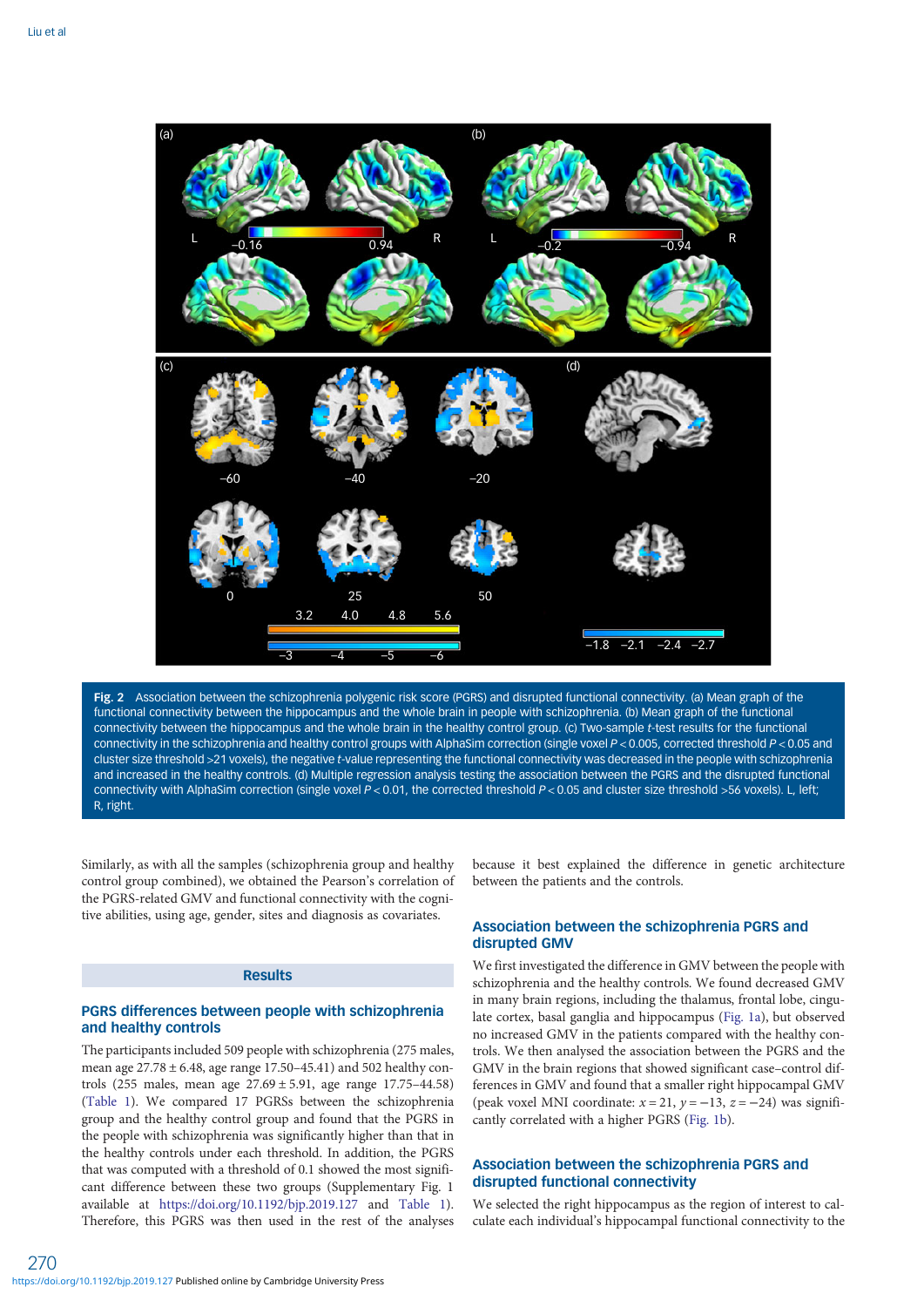



whole brain and found similar functional connectivity patterns in the schizophrenia group and the healthy controls ([Fig. 2a](#page-3-0) and [Fig. 1b\)](#page-2-0). Using a two-sample t-test with AlphaSim correction, the functional connectivities from the hippocampus to the thalamus, middle/superior frontal cortex, precuneus and middle temporal cortex were significantly stronger in the patients than in the controls. Conversely, the functional connectivities to the prefrontal cortex, superior temporal cortex, insula lobe and postcentral/precentral gyrus were significantly weaker in the patients [\(Fig. 2c\)](#page-3-0). We then analysed the association between the PGRS and the disrupted functional connectivities and found a relatively weak correlation between the PGRS and the hippocampus–left/right medial prefrontal cortex (mPFC, peak voxel MNI coordinate:  $x = -12$ ,  $y = 51$ ,  $z = 9$ ) functional connectivity with AlphaSim correction [\(Fig. 2d](#page-3-0)).

# PGRS, hippocampal GMV and hippocampus–mPFC functional connectivity in unaffected first-degree relatives

To further investigate whether the PGRS-related brain measures reflect fundamental neural circuits that are influenced by genetic factors and could be regarded as plausible biomarkers for the early identification of schizophrenia, we compared the values of the PGRS, hippocampal GMV and hippocampus–left/right mPFC functional connectivity of unaffected first-degree relatives with the healthy control group and the people with schizophrenia, using analysis of variance (Fig. 3). We found that the PGRS ( $P_T < 0.1$ ) for the unaffected first-degree relatives was significantly greater than the PGRS for the healthy control group and considerably smaller than the PGRS for the people with schizophrenia (Fig. 3a). In addition, we found that the hippocampal GMV and hippocampus–mPFC functional connectivity in the unaffected first-degree relatives were slightly greater than those in the people with schizophrenia, and both of them were significantly smaller than those in the healthy control group (Fig. 3, b and c). However, we did not find the significant association of the PGRS for schizophrenia with the hippocampal GMV and hippocampus–mPFC functional connectivity in the unaffected first-degree relatives.

# **Discussion**

In this study we found that the PGRS in the people with schizophrenia was significantly greater than that in the controls. Our imaging genetic analysis then revealed a genetic effect of the PGRS on the impaired hippocampal GMV and hippocampus–mPFC functional connectivity in a large sample of Han Chinese participants that included both the schizophrenia and healthy control groups. Specifically, the PGRS showed a significantly negative correlation with the hippocampal GMV and hippocampus–mPFC functional connectivity, both of which were smaller in the people with schizophrenia than in the controls. We further found that these brain measures (including the hippocampal GMV and hippocampus–mPFC functional connectivity) showed similar changes in unaffected first-degree relatives as in patients. These findings suggested that the genetically influenced hippocampal GMV and hippocampus– mPFC functional connectivity might be important biomarkers for the early diagnosis of schizophrenia.

We found that, regardless of which threshold was chosen, the PGRS in the schizophrenia group was significantly greater than that in the healthy control group, a finding which is consistent with a previous study.<sup>[19](#page-6-0)</sup> As a measure of cumulative genetic risk, the finding confirmed that the PGRSs successfully captured the difference in genetic structure between the patients and the controls. Moreover, the threshold in this study was chosen to be 0.1 because it best explained the case–control difference in the genetic structure according to our results from the two-sample t-test (Supplementary Fig. 1). This was also in line with previous studies which reported that the thresholds 0.5, 0.1 and 0.05 could maximally capture the heritability of schizophrenia. $1,20,21$  $1,20,21$  $1,20,21$  $1,20,21$  $1,20,21$  In addition, the computation of our PGRSs was based on a meta-analysis of Chinese GWAS samples and Psychiatry Genomics Consortium (PGC2) GWAS samples from Li and colleagues.<sup>[12](#page-6-0)</sup> In fact, they have conducted polygenic scoring analyses to predict the case– control status for Chinese participants and found the PGRS derived from the combined data-set (Chinese plus PGC2) explained a larger proportion of the variance than the data-set with only PGC2 or Chinese samples. The limited sample size may reduce the statistical power of genome-wide meta-analysis using only Chinese samples.

By imaging genetic analyses, we found that the higher PGRS was associated with decreased right hippocampal GMV, which was found to be significantly smaller in people with schizophrenia than in healthy controls. In fact, we found that the bilateral hippocampus and other regions included in the default and salience networks showed impaired GMV in the people with schizophrenia, in line with many previous studies.<sup>[22,23](#page-6-0)</sup> Among these regions, we only found that the right hippocampal GMV had a significantly negative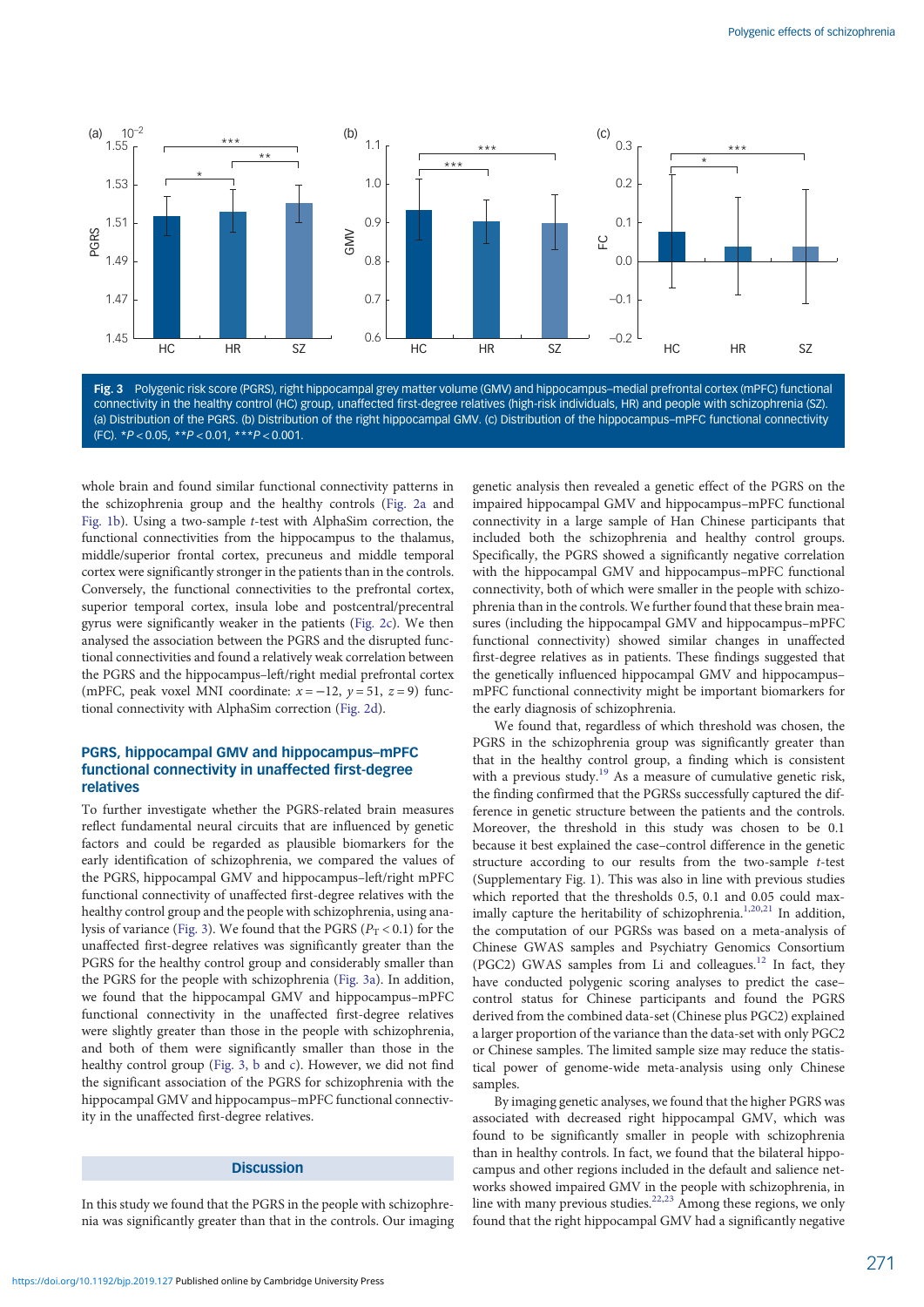correlation with the PGRS. Therefore, we speculated that the impaired right hippocampal GMV is influenced by genetic factors. Among the limited studies about the associations between schizophrenia-related genetic variants and volume measures, to the best of our knowledge only hippocampal volume was found to be genetically influenced.<sup>[24](#page-6-0)</sup> One recent study reported they did not find overlapping evidence of genetic variation between schizophrenia and eight subcortical volume measures, including the hippocampus, $25$  but they still found a negative tendency for a genetic correlation between hippocampal volume and schizophrenia ( $P = 0.068$ ).<sup>[25](#page-6-0)</sup> Furthermore, the PGRS in our study was computed using a meta-analysis of previously unused Chinese GWAS samples and PGC2 GWAS samples, $12$  and the further analysis was also based on a sample of Chinese Han participants. In addition, unlike the research of Franke and colleagues, which considered the whole hippocampal volume, $25$  we performed a voxel-wise regression analysis and found a subfield of the right hippocampus that correlated with the schizophrenia PGRS. This was also in line with a previous study that found that not the total hippocampal volume but a subfield volume was influenced by the schizophrenia PGRS.<sup>[26](#page-6-0)</sup> We think that the slightly inconsistent results may be due to differences in ethnicity and methodologies. We further tested the association between impaired hippocampal GMV and cognitive performance and the PANSS scores (Supplementary Table 2). We found that a smaller right hippocampal GMV was significantly associated with a worse SDMT performance ( $r = 0.067$ , one-tailed  $P =$ 0.019) and a greater PANSS negative score  $(r = -0.083, \text{ one-tailed})$  $P = 0.032$ ).

We further observed that the hippocampus–mPFC functional connectivity was reduced in people with schizophrenia and that the lower connectivity was correlated with a higher PGRS. Previous studies have found impaired activity and structure of the mPFC in schizophrenia.<sup>[32](#page-7-0)</sup> A study using an animal model reported that alteration of the functional connectivity between the hippocampus and the mPFC possibly contributed to schizophrenia-like symptoms.[33](#page-7-0) Moreover, deficits in overnight memory consolidation in schizophrenia were found to be associated with hippocampus– mPFC connectivity.<sup>[34](#page-7-0)</sup> Most importantly, the hippocampus and mPFC are two major hubs in the default mode network, a brain system that is reported to modulate internally directed thought, watchfulness and maintenance of self-perception.<sup>[35](#page-7-0)</sup> This network has attracted considerable interest in neuropsychiatric disorders, including schizophrenia.[36](#page-7-0) However, until now, no study has revealed that the hippocampus–mPFC functional connectivity was related to the schizophrenia polygenic information. Some genetic variants associated with schizophrenia, such as the glutamate– cysteine ligase catalytic gene,<sup>[37](#page-7-0)</sup> neuregulen-1/-2<sup>[38](#page-7-0)</sup> and catechol O-methyltransferase messenger RNA[38](#page-7-0) have been found to influence mPFC phenotypes such as glutathione metabolism dysregulation, extracellular dopamine dysregulation and reduced grey matter concentration. To some extent, these studies support our conclusion that the connectivity from the mPFC is influenced by a schizophrenia genetic mechanism. In addition, we also tested the association between the hippocampus–mPFC functional connectivity and the cognitive abilities and PANSS scores, but found no significant association (Supplementary Table 2).

Our investigation of unaffected individuals at high familial risk of developing schizophrenia found that their identified brain measures were similar to those in the patients with schizophrenia and that their PGRSs fell between the schizophrenia and healthy control groups. These results further supported our finding that the hippocampal GMV and hippocampus–mPFC functional connectivity are important imaging endophenotypes, findings which could help in the early identification and diagnosis of schizophrenia. Currently, schizophrenia is primarily diagnosed using clinical

symptoms, and no reliable biological marker has been identified to improve early detection.<sup>[39](#page-7-0)</sup> Our study in unaffected first-degree relatives seems to provide complementary evidence for PGRSrelated biomarkers and may help to link vulnerability genes to clinical syndromes. In line with our findings, many previous studies found that unaffected first-degree relatives show similar but milder neuroimaging abnormities compared with schizophrenia patients<sup>[40](#page-7-0)</sup> and a higher PGRS than healthy controls.<sup>39</sup> But we did not find the significant association between PGRS and the observed neuroimaging abnormalities in unaffected first-degree relatives. The main reason for this may be that these first-degree relatives are of a relatively older age and consist of a smaller sample size. Moreover, some of them are siblings of the patients and others are parents of the patients. Overall, our current findings, accompanied by the supporting evidence from unaffected first-degree relatives, indicate that hippocampal GMV and hippocampus–mPFC functional connectivity could be traits or vulnerability markers for schizophrenia.

Although our study reported plausible schizophrenia polygenic effects on hippocampal GMV and hippocampus–mPFC functional connectivity, several issues still need to be considered and addressed in future studies. First, although the sample size of our study was quite large, the findings still need to be replicated in independent samples. Second, the aim of our study was to identify plausible endophenotypes, so a relatively weak multiple comparison correction method, AlphaSim, was used. However, the results in a cohort of unaffected first-degree relatives further confirmed the clinical significance of our findings. Third, the present study was based on participants of Han Chinese ancestry, so the findings may need to be tested in other ethnic populations. Finally, because the majority of patients included in our study were taking psychotropic drugs during MRI scanning and we had no lifestyle records, the current results did not control for the potential effects of these drugs on people with schizophrenia. To examine whether our observed neuroimaging measures were caused by drug exposure unique to the patient group, we carefully consulted every patient's medication record and found that only 22 of all patients were first-episode drug naive. We then compared the 22 first-episode, drug-naive patients with those of 22 randomly selected healthy controls for 1000 permutation tests and found hippocampal GMV and hippocampus–mPFC functional connectivity in first-episode, drugnaïve patients were significantly smaller than those in healthy controls ( $P = 0.0186$  and 0.0363, respectively). This result indicated that our current finding may be potential biomarkers for schizophrenia. However, because of the small sample size of first-episode, drugnaive patients and no exclusion of the influence of lifestyle factors, future study is needed to further validate our findings.

Shu Liu, MSc Student, Brainnetome Center and National Laboratory of Pattern Recognition, Institute of Automation, Chinese Academy of Sciences; and School of Artificial Intelligence, University of Chinese Academy of Sciences, China; Ang Li, PhD Student, Brainnetome Center and National Laboratory of Pattern Recognition, Institute of Automation, Chinese Academy of Sciences; and School of Artificial<br>Intelligence, University of Chinese Academy of Sciences, China; **Yong Liu**, PhD, Professor, Brainnetome Center and National Laboratory of Pattern Recognition, Institute of Automation, Chinese Academy of Sciences; and School of Artificial Intelligence, University of Chinese Academy of Sciences, China: Hao Yan, MD, Associate Professor Peking University Sixth Hospital, Institute of Mental Health; and Key Laboratory of Mental Health, Ministry of Health (Peking University), China; Meng Wang, PhD Student Brainnetome Center and National Laboratory of Pattern Recognition, Institute of Automation, Chinese Academy of Sciences; and School of Artificial Intelligence, University of Chinese Academy of Sciences, China; Yuqing Sun, PhD Student, Brainnetome Center and National Laboratory of Pattern Recognition, Institute of Automation, Chinese Academy of Sciences; and School of Artificial Intelligence, University of Chinese Academy of Sciences, China; Lingzhong Fan, PhD, Professor, Brainnetome Center and National Laboratory of Pattern Recognition, Institute of Automation, Chinese Academy of Sciences; and School of Artificial Intelligence, University of Chinese Academy of Sciences, China; Ming Song, PhD, Associate Professor, Brainnetome Center and National Laboratory of Pattern Recognition, Institute of Automation, Chinese Academy of Sciences; and School of Artificial Intelligence, University of Chinese Academy of Sciences, China; Kaibin Xu, PhD Student Brainnetome Center and National Laboratory of Pattern Recognition, Institute of Automation, Chinese Academy of Sciences; and School of Artificial Intelligence,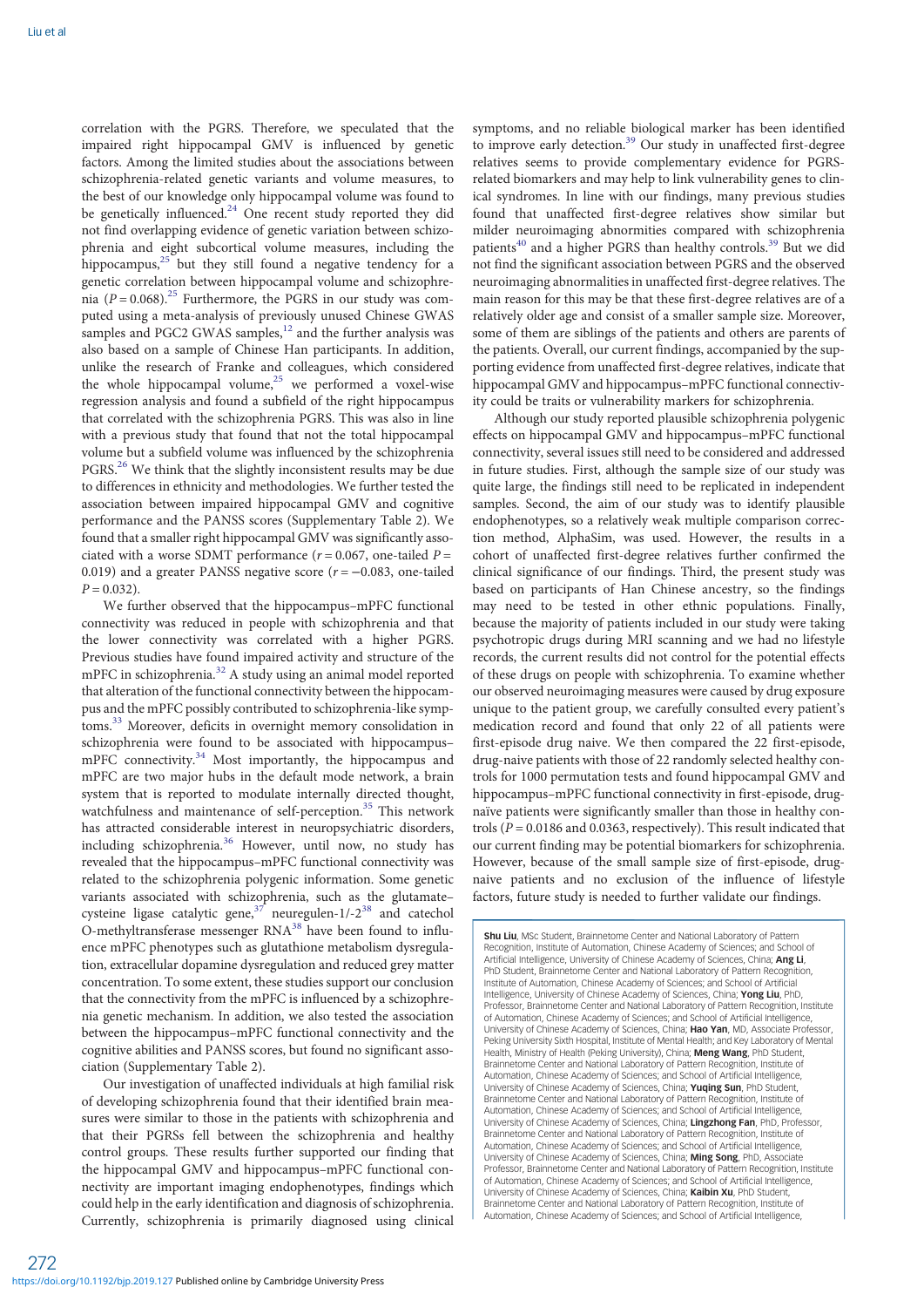<span id="page-6-0"></span>University of Chinese Academy of Sciences, China; Jun Chen, MD, Associate Professor, Department of Radiology, Renmin Hospital of Wuhan University, China; Yunchun Chen, MD, Associate Professor, Department of Psychiatry, Xijing Hospital, The Fourth Military<br>Medical University, China; **Huaning Wang**, MD, Associate Professor, Department of Psychiatry, Xijing Hospital, The Fourth Military Medical University, China; Hua Guo, MD, Professor, Zhumadian Psychiatric Hospital, China; **Ping Wan**, MD, Professor, Zhumadian<br>Psychiatric Hospital, China; **Luxian Lv**, MD, Professor, Department of Psychiatry, Henan Mental Hospital, The Second Affiliated Hospital of Xinxiang Medical University; and Henan Key Lab of Biological Psychiatry, Xinxiang Medical University, China; **Yongfeng Yang**,<br>MD, Attending Doctor, Department of Psychiatry, Henan Mental Hospital, The Second Affiliated Hospital of Xinxiang Medical University; and Henan Key Lab of Biological Psychiatry, Xinxiang Medical University, China; **Peng Li**, MD, Associate Professor, Peking<br>University Sixth Hospital, Institute of Mental Health; and Key Laboratory of Mental Health, Ministry of Health (Peking University), China; Lin Lu, MD, Professor, Peking University Sixth Hospital, Institute of Mental Health; and Key Laboratory of Mental Health, Ministry of<br>Health (Peking University), China; **Jun Yan**, MD, Professor, Peking University Sixth Hospital, Institute of Mental Health; and Key Laboratory of Mental Health, Ministry of Health (Peking University), China; Huiling Wang, MD, Professor, Department of Radiology, Renmin Hospital of Wuhan University, China; **Hongxing Zhang**, MD,<br>Professor, Department of Psychiatry, Henan Mental Hospital, The Second Affiliated Hospital of Xinxiang Medical University; and Henan Key Lab of Biological Psychiatry, Xinxiang Medical University, China; Huawang Wu, MD, Attending Doctor, Guangzhou Brain Hospital, The Affiliated Brain Hospital of Guangzhou Medical University, China; **Yuping Ning**, MD, Professor, Guangzhou Brain Hospital, The Affiliated Brain Hospital of<br>Guangzhou Medical University, China; **Dai Zhang**, MD, Professor, Peking University Sixth Hospital, Institute of Mental Health; and Key Laboratory of Mental Health, Ministry of Health (Peking University), China; Tianzi Jiang, PhD, Professor, Brainnetome Center and National Laboratory of Pattern Recognition, Institute of Automation, Chinese Academy of Sciences; and School of Artificial Intelligence, University of Chinese Academy of Sciences, China; Bing Liu, PhD, Professor, Brainnetome Center and National Laboratory of Pattern Recognition, Institute of Automation, Chinese Academy of Sciences; and School of Artificial Intelligence, University of Chinese Academy of Sciences, China

Correspondence: Bing Liu, Brainnetome Center, Institute of Automation, Chinese Academy of Sciences, 95 Zhong Guan Cun East Road, Hai Dian District, Beijing 100190, China. Email: [bliu@nlpr.ia.ac.cn](mailto:bliu@nlpr.ia.ac.cn)

First received 24 Dec 2018, final revision 26 Mar 2019, accepted 30 Apr 2019

## Supplementary material

Supplementary material is available online at <https://doi.org/10.1192/bjp.2019.127>.

#### Funding

This work was supported by the National Key Research and Development Plan (grant number 2016YFC0904300), the Strategic Priority Research Program of Chinese Academy of Science (grant number XDBS01020200) and the Natural Science Foundation of China (grant numbers 31300934 and 81771451).

#### Acknowledgements

We thank all the patients and controls who took part in this research, as well as the clinical staff who facilitated their involvement.

#### References

- 1 Schizophrenia Psychiatric Genome-Wide Association Study (GWAS) Consortium. Genome-wide association study identifies five new schizophrenia loci. Nat Genet 2011; 43: 969–76.
- 2 Ripke S, O'Dushlaine C, Chambert K, Moran JL, Kähler AK, Akterin S, et al. Genome-wide association analysis identifies 13 new risk loci for schizophrenia. Nat Genet 2013; 45: 1150–9.
- 3 Kishi T, Fukuo Y, Okochi T, Kawashima K, Kitajima T, Inada T. Serotonin 6 receptor gene and schizophrenia: case-control study and meta-analysis. Hum Psychopharmacol 2012; 27: 63–9.
- 4 Purcell SM, Wray NR, Stone JL, Visscher PM, O'Donovan MC, Sullivan PF, et al. Common polygenic variation contributes to risk of schizophrenia and bipolar disorder. Nature 2009; 460: 748–52.
- 5 Shepherd AM, Laurens KR, Matheson SL, Carr VJ, Green MJ. Systematic metareview and quality assessment of the structural brain alterations in schizophrenia. Neurosci Biobehav Rev 2012; 36: 1342–56.
- 6 Benetti S, Mechelli A, Picchioni M, Broome M, Williams S, McGuire P. Functional integration between the posterior hippocampus and prefrontal

cortex is impaired in both first episode schizophrenia and the at risk mental state. Brain 2009; 132: 2426-36.

- 7 Liu B, Zhang X, Cui Y, Qin W, Tao Y, Li J, et al. Polygenic risk for schizophrenia influences cortical gyrification in 2 independent general populations. Schizophr Bull 2017; 43: 673–80.
- 8 Walton E, Geisler D, Lee PH, Hass J, Turner JA, Liu J, et al. Prefrontal inefficiency is associated with polygenic risk for schizophrenia. Schizophr Bull 2014; 40: 1263–71.
- 9 Miller JA, Scult MA, Conley ED, Chen Q, Weinberger DR, Hariri AR. Effects of schizophrenia polygenic risk scores on brain activity and performance during working memory subprocesses in healthy young adults. Schizophr Bull 2018; 44: 844–53.
- 10 Walton E, Turner J, Gollub RL, Manoach DS, Yendiki A, Ho BC, et al. Cumulative genetic risk and prefrontal activity in patients with schizophrenia. Schizophr Bull 2013; 39: 703–11.
- 11 Wang C, Liu B, Zhang X, Cui Y, Yu C, Jiang T. Multilocus genetic profile in dopaminergic pathway modulates the striatum and working memory. Sci Rep 2018; 8: 6–13.
- 12 Li Z, Chen J, Yu H, He L, Xu Y, Zhang D, et al. Genome-wide association analysis identifies 30 new susceptibility loci for schizophrenia. Nat Genet 2017; 49: 1576–83.
- 13 Purcell S, Neale B, Todd-Brown K, Thomas L, Ferreira MAR, Bender D, et al. PLINK: a tool set for whole-genome association and population-based linkage analyses. Am J Hum Genet 2007; 81: 559–75.
- 14 Patterson N, Price AL, Reich D, Population structure and eigenanalysis, PLoS Genet 2006; 2: 2074–93.
- 15 Price AL, Patterson NJ, Plenge RM, Weinblatt ME, Shadick NA, Reich D. Principal components analysis corrects for stratification in genome-wide association studies. Nat Genet 2006; 38: 904–9.
- 16 Thorisson GA, Smith AV, Krishnan L, Stein LD. The international hapmap project web site. Genome Res 2005; 15: 1592–3.
- 17 Delaneau O, Marchini J, Zagury JF. A linear complexity phasing method for thousands of genomes. Nat Methods 2012; 9: 179–81.
- 18 Howie BN, Donnelly P, Marchini J. A flexible and accurate genotype imputation method for the next generation of genome-wide association studies. PLoS Genet 2009; 5: e1000529.
- 19 Kauppi K, Westlye LT, Tesli M, Bettella F, Brandt CL, Mattingsdal M, et al. Polygenic risk for schizophrenia associated with working memory-related prefrontal brain activation in patients with schizophrenia and healthy controls. .<br>Schizophr Bull 2015: **41**: 736–43.
- 20 Tesli M, Espeseth T, Bettella F, Mattingsdal M, Aas M, Melle I, et al. Polygenic risk score and the psychosis continuum model. Acta Psychiatr Scand 2014; 130: 311–7.
- 21 Ripke S, Neale BM, Corvin A, Walters JTR, Farh KH, Holmans PA, et al. Biological insights from 108 schizophrenia-associated genetic loci. Nature 2014; 511: 421–7.
- 22 Kalmady SV, Venkatasubramanian G, Shivakumar V, Gautham S, Subramaniam A, Jose DA, et al. Relationship between interleukin-6 gene polymorphism and hippocampal volume in antipsychotic-naïve schizophrenia: evidence for differential susceptibility? PLoS ONE 2014; 9: e96021.
- 23 Manoliu A, Riedl V, Zherdin A, Mühlau M, Schwerthöffer D, Scherr M, et al. Aberrant dependence of default mode/central executive network interactions on anterior insular salience network activity in schizophrenia. Schizophr Bull 2014; 40: 428–37.
- 24 Smeland OB, Wang Y, Frei O, Li W, Hibar DP, Franke B, et al. Genetic overlap between schizophrenia and volumes of hippocampus, putamen, and intracranial volume indicates shared molecular genetic mechanisms. Schizophr Bull 2018; 44: 854–64.
- 25 Franke B, van Hulzen KJE, Arias-Vasquez A, Bralten J, Hoogman M, Klein M, et al. Genetic influences on schizophrenia and subcortical brain volumes: large-scale proof of concept. Nat Neurosci 2016; 19: 420–31.
- 26 Papiol S, Popovic D, Keeser D, Hasan A, Schneider-Axmann T, Degenhardt F, et al. Polygenic risk has an impact on the structural plasticity of hippocampal subfields during aerobic exercise combined with cognitive remediation in multi-episode schizophrenia. Transl Psychiatry 2017; 7: e1159.
- 27 Riccitelli GC, Pagani E, Rodegher M, Colombo B, Preziosa P, Falini A, et al. Imaging patterns of gray and white matter abnormalities associated with PASAT and SDMT performance in relapsing-remitting multiple sclerosis. Mult Scler J 2017; 25: 204–16.
- 28 Fukuzako H, Fukuzako T, Hashiguchi T, Hokazono Y, Takeuchi K, Hirakawa K, et al. Reduction in hippocampal formation volume is caused mainly by its shortening in chronic schizophrenia: assessment by MRI. Biol Psychiatry 1996; 39: 938–45.